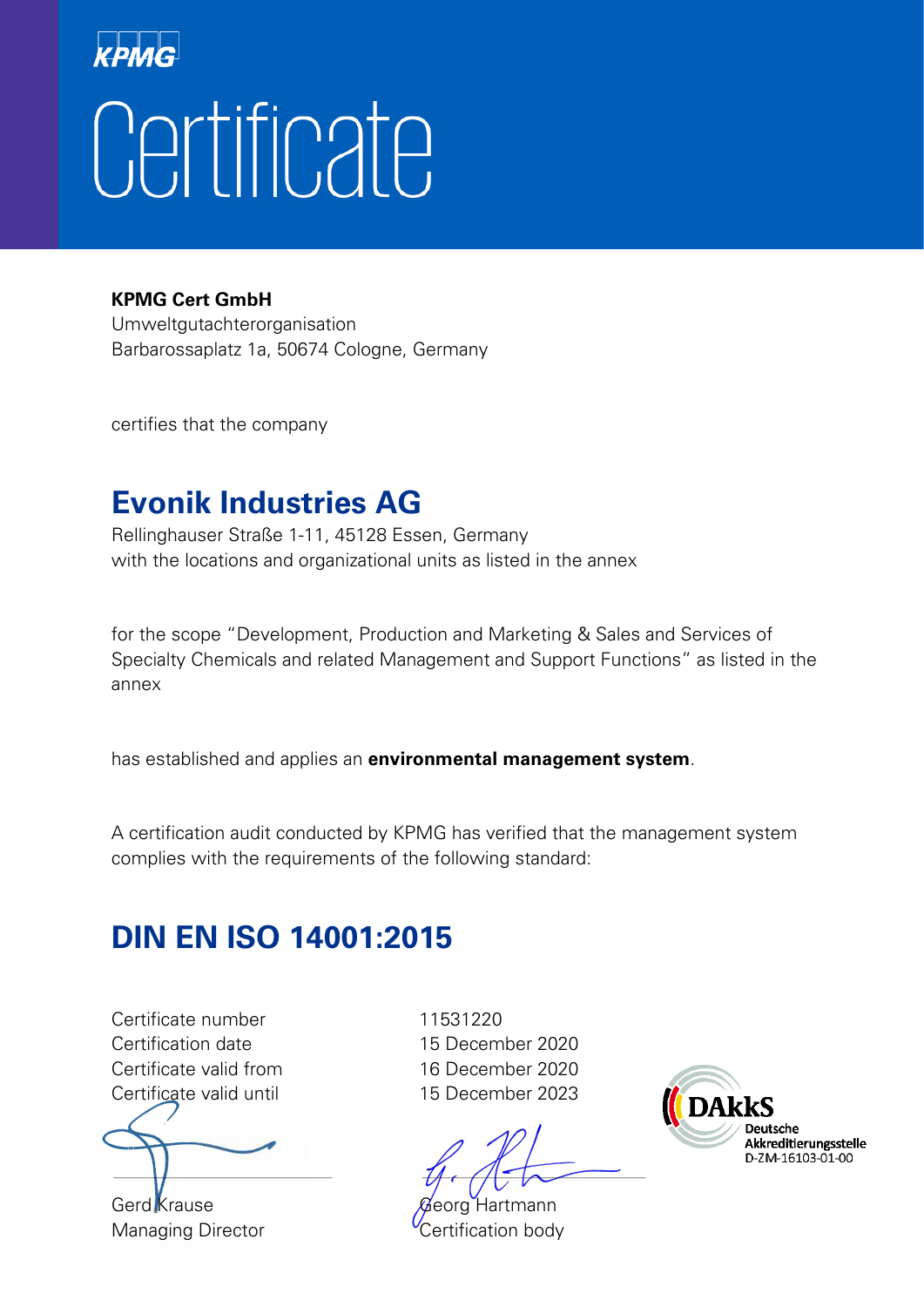| <b>Country</b> | <b>Legal Entity</b>                                        | <b>Site</b>                              | <b>Address</b>                                                                                                                         |
|----------------|------------------------------------------------------------|------------------------------------------|----------------------------------------------------------------------------------------------------------------------------------------|
| Argentina      | Evonik Metilatos<br>S.A.                                   | Rosario (Puerto<br>General S.<br>Martín) | Combate Punta Quebracho<br>S/N, 527475 Puerto General<br>San Martin                                                                    |
| Austria        | Evonik Fibres<br>GmbH                                      | Lenzing /<br>Schörfling                  | Werkstraße 3,<br>4860 Lenzing                                                                                                          |
|                | Evonik Fibres<br>GmbH                                      | Lenzing /<br>Schörfling                  | Gewerbepark 4,<br>4861 Schörfling                                                                                                      |
|                | Evonik Peroxid<br>GmbH                                     | Weißenstein                              | Industriestraße 1,<br>9721 Weißenstein                                                                                                 |
| Belgium        | Evonik Antwerpen<br>N.V.<br>Evonik Oxeno<br>Antwerpen N.V. | Antwerpen                                | Tijsmanstunnel West,<br>2040 Antwerpen                                                                                                 |
| <b>Brazil</b>  | Evonik Brasil Ltda.                                        | Americana                                | Rua Florindo Cibin 7000,<br>13470-437 Americana - SP                                                                                   |
|                | Evonik Brasil Ltda.                                        | Barra do Riacho                          | Av. Luiz Cariacica dos Santos,<br>910, Barra do Riacho,<br>29197-910 Aracruz - ES                                                      |
|                | Evonik Brasil Ltda.                                        | Castro                                   | Rodovia PR 090, Km 115,<br>84174-150 - Castro – PR                                                                                     |
|                | Evonik Brasil Ltda.                                        | Guarulhos                                | Av. Justino de Maio, 365,<br>07222-000 - Guarulhos - SP                                                                                |
|                | Evonik Brasil Ltda.                                        | Sao Paulo                                | Rua Arquiteto Olavo Redig de<br>Campos, 105, Torre A 13 e 14<br>andar 04711-904 - São Paulo -<br>SP, (Sales of Specialty<br>Chemicals) |
| Canada         | Evonik Canada Inc.                                         | Gibbons                                  | Highway 643 East, Gibbons,<br>Alberta TOA 1NO                                                                                          |
|                | Evonik Canada Inc.                                         | Maitland                                 | 1380 County Road #2,<br>Maitland ON KOE 1PO                                                                                            |
| China          | <b>Evonik Specialty</b><br>Chemicals (Jilin)<br>Co., Ltd.  | Jilin                                    | No. 117 Hanjiang Rd, Longtan<br>District, 132021 Jilin                                                                                 |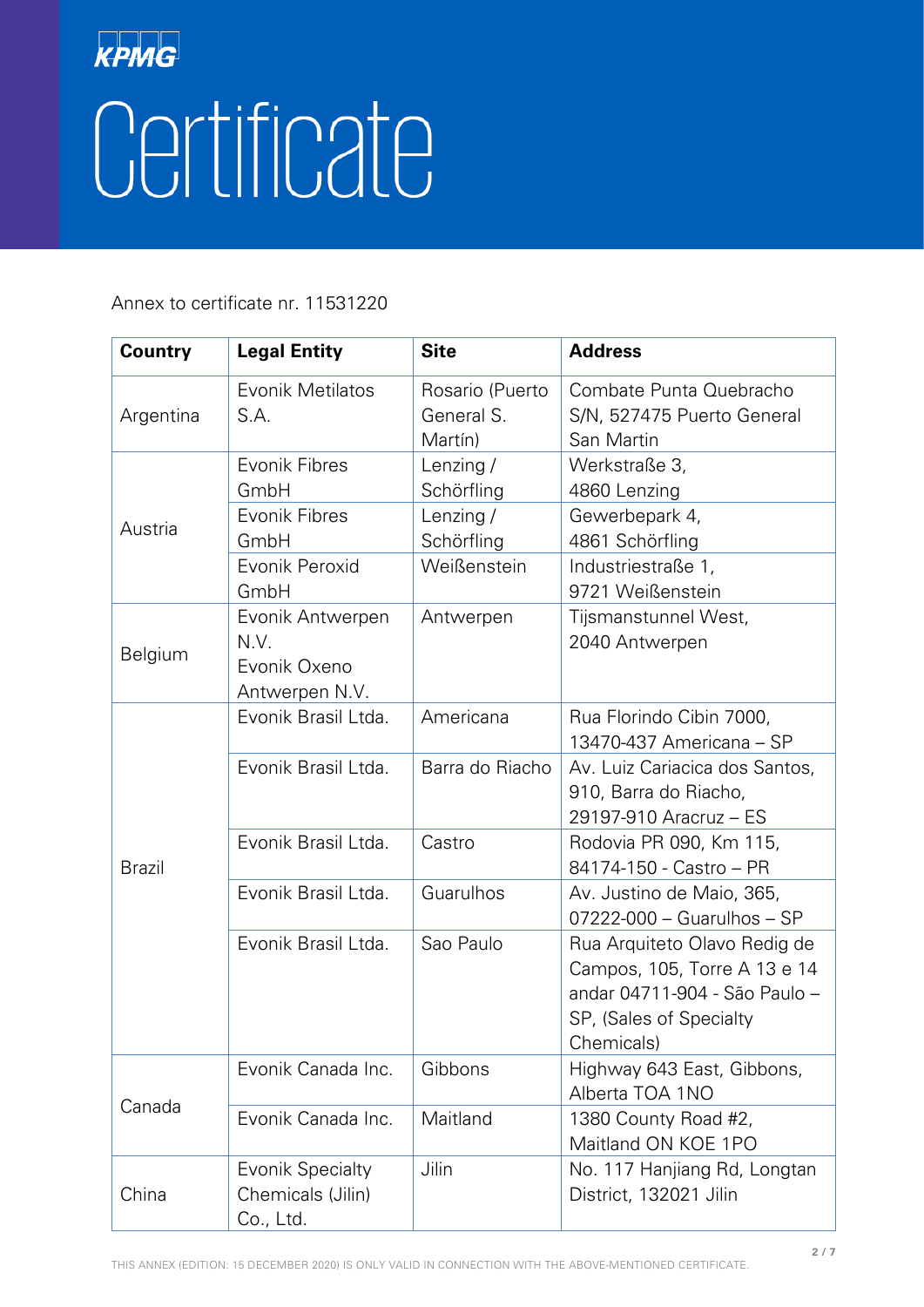| <b>Country</b> | <b>Legal Entity</b>                                                                                                       | <b>Site</b>       | <b>Address</b>                                                          |
|----------------|---------------------------------------------------------------------------------------------------------------------------|-------------------|-------------------------------------------------------------------------|
| China          | Evonik Rexim<br>(Nanning)<br>Pharmaceutical Co.,<br>Ltd.                                                                  | Nanning           | No. 10 Wenjiang Road,<br>Wuming, Nanning, Guangxi                       |
|                | Evonik Lanxing<br>(Rizhao) Chemical<br>Industrial Co Ltd.                                                                 | Rizhao            | No. 588 Yu Quan Er Road,<br>276808 Rizhao, Shandong                     |
|                | <b>Evonik Specialty</b><br>Chemicals<br>(Shanghai) Co., Ltd.<br>Evonik (Shanghai)<br>Investment<br>Management Co.,<br>Ltd | Shanghai          | 55 & 68 Chundong Road,<br>Minhang, 201108 Shanghai                      |
|                | <b>Evonik Specialty</b><br>Chemicals<br>(Shanghai) Co., Ltd.                                                              | Shanghai          | Ltd; No. 68 Lianhe Road<br>Chemical Industry, Park,<br>201507, Shanghai |
|                | Evonik Rexim<br>S.A.S.                                                                                                    | Ham               | 33, Rue de Verdun,<br>80400 Ham                                         |
| France         | Evonik Oil Additives<br>S.A.S.                                                                                            | Lauterbourg       | Port du Rhin,<br>67630 Lauterbourg                                      |
|                | Evonik Aerosil<br>France S.A.R.L.                                                                                         | Roussillon        | Rue Gaston Monmousseau,<br>38150 Roussillon                             |
| Germany        | <b>Evonik Operartions</b><br>GmbH                                                                                         | <b>Bitterfeld</b> | Straße am Landgraben 8,<br>06749 Bitterfeld                             |
|                | <b>Evonik Operations</b><br>GmbH                                                                                          | Bonn-Beuel        | Siegburger Straße 7,<br>53229 Bonn-Beuel                                |
|                | <b>Evonik Operations</b><br>GmbH                                                                                          | Dossenheim        | Gutenbergstraße 2,<br>69221 Dossenheim                                  |
|                | <b>Evonik Operations</b><br>GmbH;<br>Evonik Logistics<br>Services GmbH                                                    | Darmstadt         | Kirschenallee,<br>64293 Darmstadt                                       |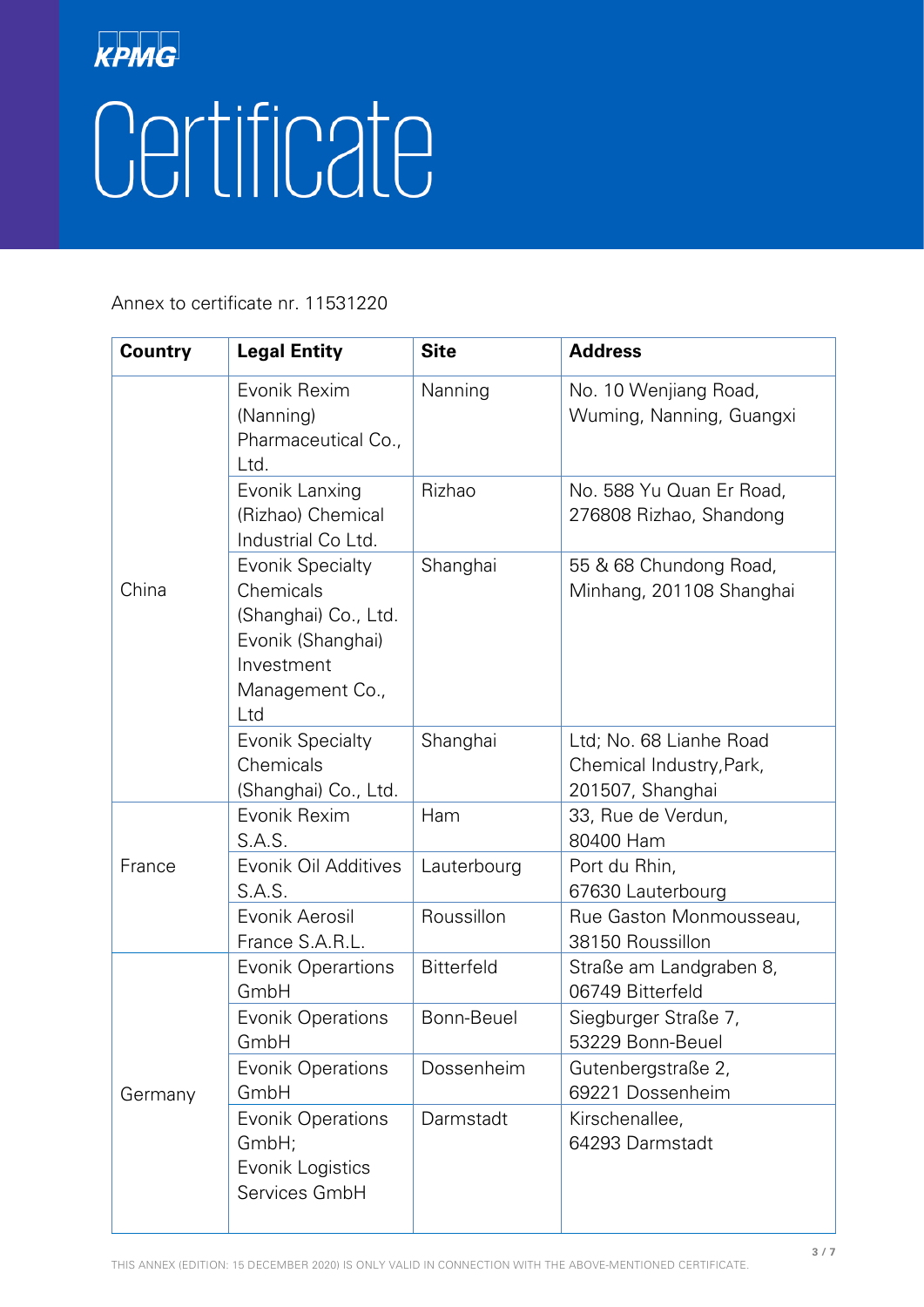| <b>Country</b> | <b>Legal Entity</b>                                                    | <b>Site</b>     | <b>Address</b>                                                                      |
|----------------|------------------------------------------------------------------------|-----------------|-------------------------------------------------------------------------------------|
|                | <b>Evonik Operations</b><br>GmbH                                       | Duisburg        | Buschstraße 95,<br>47166 Duisburg                                                   |
|                | <b>Evonik Operations</b><br>GmbH;<br>Evonik Logistics<br>Services GmbH | Essen           | Goldschmidtstraße 100,<br>45127 Essen                                               |
|                | Evonik Industries<br>AG;<br><b>Evonik Operations</b><br>GmbH           | Essen           | Rellinghauser Strasse 1-11,<br>45128 Essen<br>(Management and Support)<br>Function) |
|                | <b>Evonik Operations</b><br>GmbH                                       | Geesthacht      | Charlottenburger Straße 9,<br>21502 Geesthacht                                      |
|                | <b>Evonik Operations</b><br>GmbH                                       | Halle/Westfalen | Kantstraße 2,<br>33790 Halle/Westfalen                                              |
| Germany        | <b>Evonik Operations</b><br>GmbH;<br>Evonik Logistics<br>Services GmbH | Hanau           | Rodenbacher Chaussee 4,<br>63457 Hanau-Wolfgang,<br>Germany                         |
|                | <b>Evonik Operations</b><br>GmbH;<br>Evonik Logistics<br>Services GmbH | Herne           | Herzogstraße 28,<br>44651 Herne                                                     |
|                | Evonik Operations<br>GmbH;<br>Evonik Logistics<br>Services GmbH        | Krefeld         | Bäkerpfad 25,<br>47805 Krefeld                                                      |
|                | <b>Evonik Operations</b><br>GmbH                                       | Leverkusen      | CHEMPARK Leverkusen,<br>51368 Leverkusen                                            |
|                | Evonik Industries<br>AG                                                | Marl            | Victoriastraße 43,<br>45772 Marl<br>(Support Function)                              |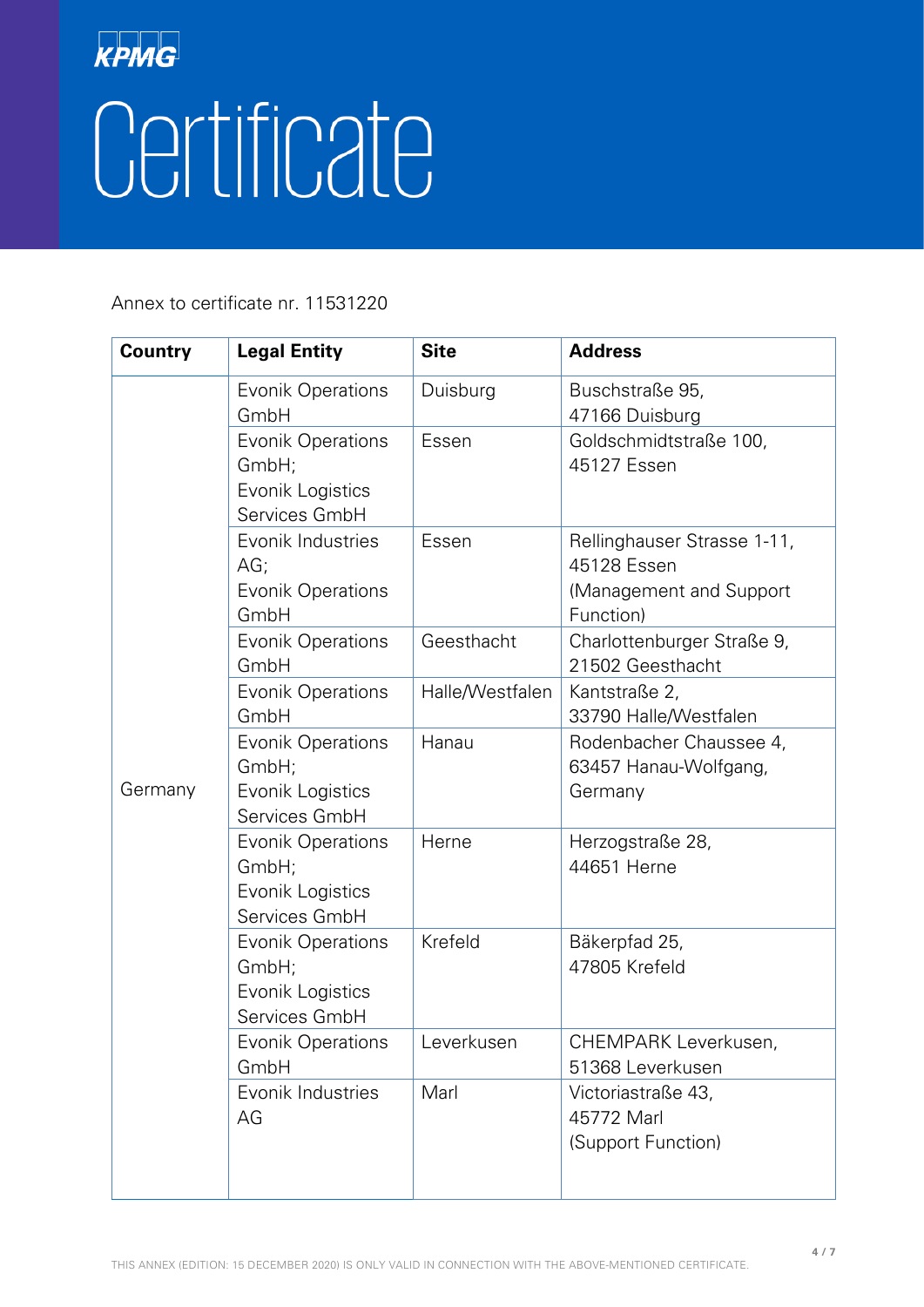| <b>Country</b> | <b>Legal Entity</b>                                                                                            | <b>Site</b>               | <b>Address</b>                                    |
|----------------|----------------------------------------------------------------------------------------------------------------|---------------------------|---------------------------------------------------|
|                | <b>Evonik Operations</b><br>GmbH;<br>Evonik Logistics<br>Services GmbH;<br>Evonik Creavis<br>GmbH              | Marl                      | Chemiepark Paul-Baumann-<br>Straße 1, 45772 Marl  |
|                | <b>Evonik Operations</b><br>GmbH;<br>Evonik Logistics<br>Services GmbH;<br>Evonik Functional<br>Solutions GmbH | Niederkassel-<br>Lülsdorf | Feldmühlestraße 3,<br>53859 Niederkassel          |
|                | <b>Evonik Operations</b><br>GmbH                                                                               | Obernburg                 | Glanzstoffstr., 63784<br>Obernburg                |
|                | Evonik Operations<br>GmbH                                                                                      | Rheinmünster              | Industriestraße 1,<br>77836 Rheinmünster          |
| Germany        | <b>Evonik Operations</b><br>GmbH;<br>Evonik Logistics<br>Services GmbH                                         | Rheinfelden               | Untere Kanalstraße 3,<br>79618 Rheinfelden        |
|                | Evonik Treibacher<br>Persalze GmbH<br>(Production and<br>distribution of<br>Persalts)                          | Rheinfelden               | Untere Kanalstraße 3,<br>79618 Rheinfelden,       |
|                | <b>Evonik Operations</b><br>GmbH;<br>Evonik Logistics<br>Services GmbH                                         | Steinau                   | Max-Wolf-Straße 7,<br>36396 Steinau an der Straße |
|                | <b>Evonik Operations</b><br>GmbH;<br>Evonik Logistics<br>Services GmbH                                         | Weiterstadt               | Riedbahnstraße 70,<br>64331 Weiterstadt           |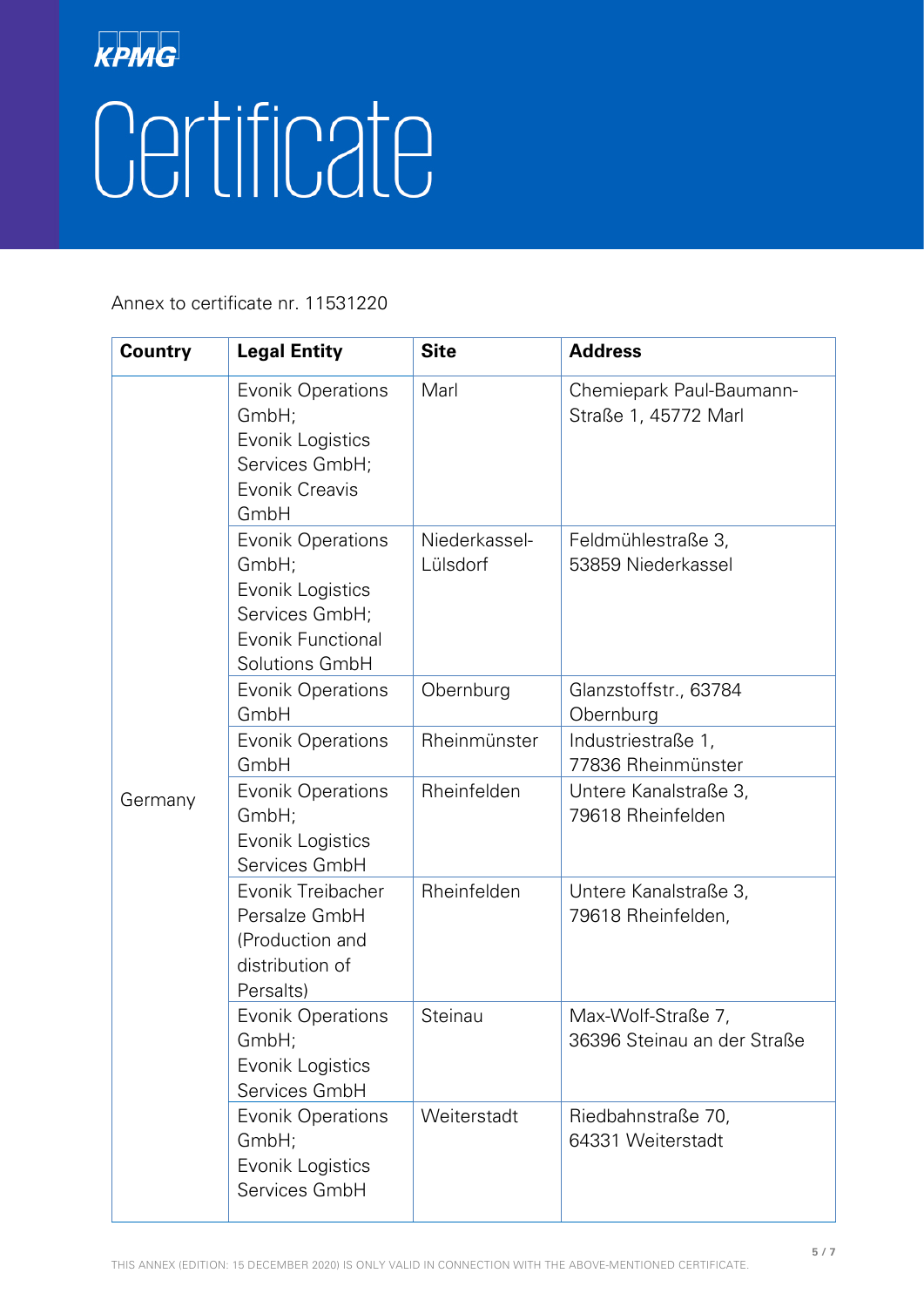| <b>Country</b>          | <b>Legal Entity</b>                                                    | <b>Site</b>   | <b>Address</b>                                                                    |
|-------------------------|------------------------------------------------------------------------|---------------|-----------------------------------------------------------------------------------|
| Germany                 | <b>Evonik Operations</b><br>GmbH;<br>Evonik Logistics<br>Services GmbH | Wesseling     | Brühler Straße 2,<br>50389 Wesseling                                              |
|                         | <b>Evonik Operations</b><br>GmbH;<br>Evonik Logistics<br>Services GmbH | Witten        | Arthur-Imhausen-Straße 92,<br>58453 Witten                                        |
|                         | <b>Evonik Operations</b><br>GmbH                                       | Wittenburg    | Rudolf-Diesel-Straße 3,<br>19243 Wittenburg                                       |
| Great<br><b>Britain</b> | Evonik Goldschmidt<br>UK Ltd                                           | Milton Keynes | Chippenham Drive, Milton<br>Keynes, Bucks, MK10 0AF                               |
| Indonesia               | PT Evonik Sumi<br>Asih                                                 | Bekasi Timur  | Jl. Cempaka Km. 38 -<br>Jatimulya, Tambun, Bekasi<br>Timur - 17510                |
|                         | PT. Evonik<br>Indonesia                                                | <b>Bekasi</b> | Jl. Jababeka V, Blok H2<br>Kawasan Industri Jababeka I,<br>Cikarang, Bekasi 17530 |
| Italy                   | Evonik Italia S.r.I                                                    | Pandino       | Via Falconera 7, 26025<br>Pandino                                                 |
| Republic of<br>Korea    | <b>SKC Evonik</b><br>Peroxide Korea Co.,<br>Ltd.                       | Ulsan         | 482-3, Sanggae-Dong, Nam-<br>Ku, Ulsan, 680-180                                   |
| Netherlands             | Evonik Peroxide<br>Netherlands b.v.                                    | Delfzijl      | Oosterhorn 14,<br>9936 HD / Delfzijl                                              |
| <b>New</b><br>Zealand   | Evonik Peroxide<br>Ltd.                                                | Morrinsville  | 276 Morrinsville-Walton Rd,<br>Morrinsville 3340,                                 |
| Singapore               | Evonik Oil Additives<br>Asia Pacific Pte.<br>Ltd.                      | Jurong Island | No. 1C Sakra Avenue, Jurong<br>Island, Singapore 627748                           |
|                         | Evonik Methionine<br>(SEA) Pte. Ltd.                                   | Jurong Island | 101 Banyan Avenue, Jurong<br>Island, Singapore 627722                             |